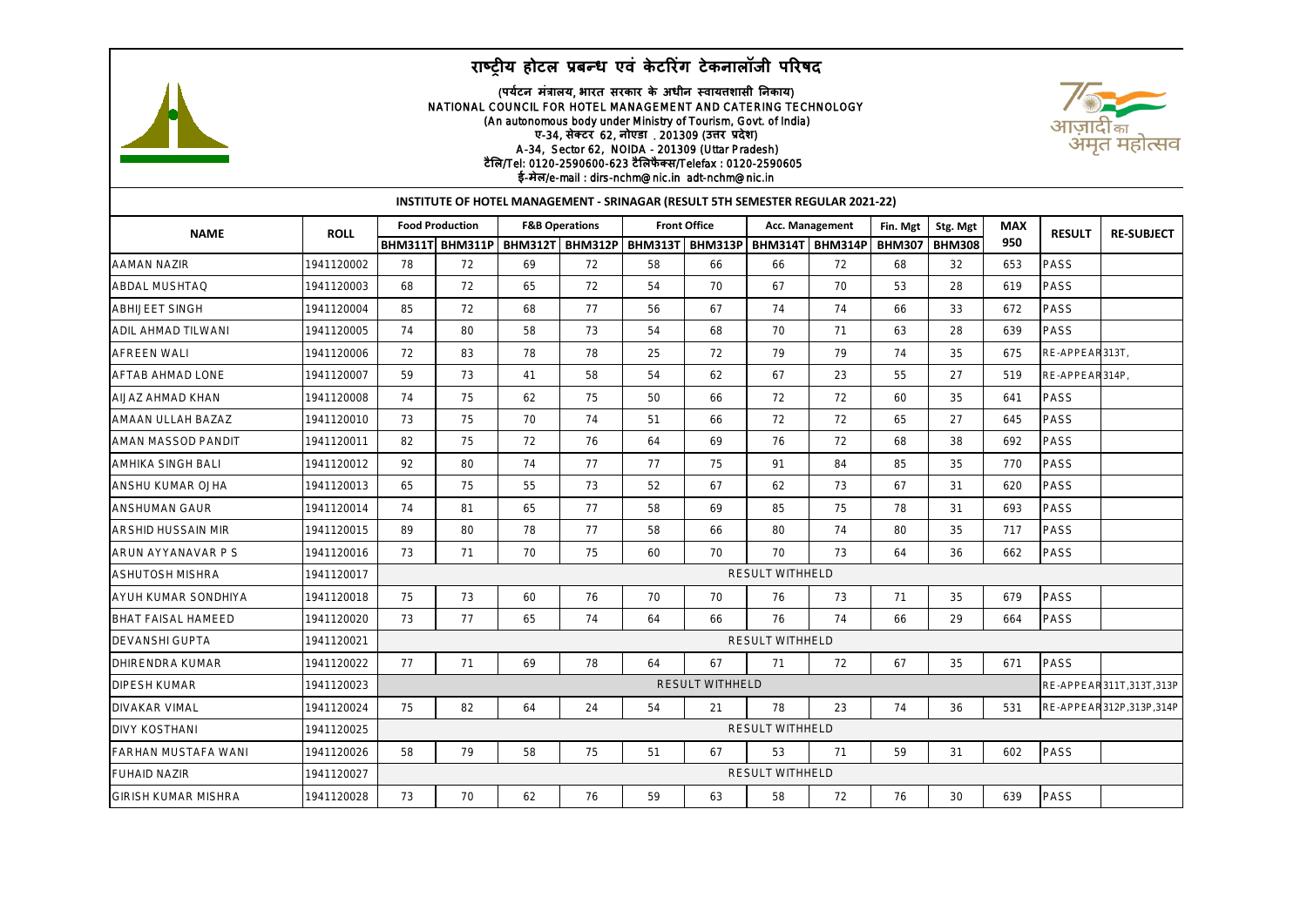| <b>HARISH KALAR</b>      | 1941120029 | 18                     | 24                     | 19 | 23 | 20 | 20 | 18                     | 22 | 18 | 10 | 192 | ABSENT         |  |
|--------------------------|------------|------------------------|------------------------|----|----|----|----|------------------------|----|----|----|-----|----------------|--|
| HARLEEN SINGH SAGAR      | 1941120030 | 84                     | 71                     | 75 | 77 | 65 | 66 | 64                     | 72 | 66 | 42 | 682 | PASS           |  |
| <b>INSHA TAJ</b>         | 1941120031 | 85                     | 73                     | 71 | 79 | 65 | 68 | 84                     | 71 | 71 | 34 | 701 | PASS           |  |
| <b>INZMAM AFZAL</b>      | 1941120032 | 71                     | 84                     | 56 | 75 | 52 | 66 | 63                     | 71 | 56 | 26 | 620 | PASS           |  |
| JANKI NANDAN             | 1941120034 |                        | <b>RESULT WITHHELD</b> |    |    |    |    |                        |    |    |    |     |                |  |
| KADAM SOMESH SANJAY      | 1941120036 | 84                     | 82                     | 79 | 78 | 68 | 68 | 81                     | 76 | 80 | 30 | 726 | PASS           |  |
| KAPIL SHRIRAM MAHAKARKAR | 1941120037 | <b>RESULT WITHHELD</b> |                        |    |    |    |    |                        |    |    |    |     |                |  |
| MAHIR GULZAR KHAN        | 1941120038 |                        | RESULT WITHHELD        |    |    |    |    |                        |    |    |    |     |                |  |
| MALIK UBAID ULLAH        | 1941120039 | 80                     | 80                     | 64 | 73 | 57 | 74 | 65                     | 71 | 64 | 31 | 659 | PASS           |  |
| MD ENAMUL HAQUE QURAISHI | 1941120040 | 78                     | 81                     | 75 | 74 | 55 | 66 | 83                     | 73 | 73 | 30 | 688 | PASS           |  |
| MOHAMMAD AAFAQ           | 1941120041 | 83                     | 82                     | 60 | 71 | 64 | 73 | 74                     | 72 | 70 | 30 | 679 | PASS           |  |
| MOHAMMAD KIBRAN BUCH     | 1941120042 | 88                     | 82                     | 67 | 74 | 64 | 62 | 67                     | 73 | 71 | 38 | 686 | PASS           |  |
| MOHAMMAD RAYYAN SAIF     | 1941120043 |                        | RESULT WITHHELD        |    |    |    |    |                        |    |    |    |     |                |  |
| MOHAMMAD WAMIQ DAR       | 1941120044 | 51                     | 80                     | 55 | 72 | 55 | 66 | 64                     | 71 | 60 | 28 | 602 | PASS           |  |
| MOHD AABID HUSSAIN       | 1941120045 | 54                     | 72                     | 67 | 74 | 51 | 66 | 70                     | 71 | 60 | 29 | 614 | PASS           |  |
| MOHD ADEEB               | 1941120046 | 73                     | 74                     | 79 | 77 | 64 | 68 | 80                     | 72 | 65 | 33 | 685 | PASS           |  |
| MOHD SALEEM              | 1941120047 |                        |                        |    |    |    |    | <b>RESULT WITHHELD</b> |    |    |    |     |                |  |
| MOHD SUHAIL QURESHI      | 1941120048 | 23                     | 74                     | 52 | 73 | 54 | 62 | 69                     | 72 | 61 | 29 | 569 | RE-APPEAR311T, |  |
| MUDASIR MUSHTAQ LONE     | 1941120049 |                        |                        |    |    |    |    | RESULT WITHHELD        |    |    |    |     |                |  |
| MUHAMMAD FAIQ KHAN       | 1941120050 | 81                     | 81                     | 75 | 72 | 77 | 66 | 74                     | 74 | 78 | 36 | 714 | PASS           |  |
| MUHAMMAD SALMAN SOPORIE  | 1941120051 | 76                     | 75                     | 76 | 74 | 68 | 67 | 62                     | 71 | 72 | 32 | 673 | PASS           |  |
| MUSAVIR HAMID BHAT       | 1941120054 | 74                     | 75                     | 64 | 71 | 46 | 63 | 59                     | 71 | 63 | 32 | 618 | PASS           |  |
| NAINA SINGH SENGAR       | 1941120055 | 92                     | 71                     | 78 | 77 | 68 | 66 | 78                     | 72 | 57 | 35 | 694 | PASS           |  |
| NAMAN SHARMA             | 1941120056 |                        | <b>RESULT WITHHELD</b> |    |    |    |    |                        |    |    |    |     |                |  |
| NAVEED ASHRAF SHEIKH     | 1941120057 | 78                     | 83                     | 57 | 71 | 56 | 70 | 66                     | 71 | 66 | 31 | 649 | PASS           |  |
| NAZRUL ISLAM BHAT        | 1941120059 |                        | <b>RESULT WITHHELD</b> |    |    |    |    |                        |    |    |    |     |                |  |
| <b>OVAIS AHMAD LONE</b>  | 1941120061 | 68                     | 78                     | 63 | 73 | 54 | 67 | 66                     | 72 | 55 | 31 | 627 | PASS           |  |
| PARAS RATHORE            | 1941120062 | RESULT WITHHELD        |                        |    |    |    |    |                        |    |    |    |     |                |  |
| PARIZA SHAKEEL           | 1941120063 | 71                     | 84                     | 64 | 75 | 52 | 73 | 71                     | 75 | 62 | 31 | 658 | PASS           |  |
| PIYUSH DOGRA             | 1941120064 | 89                     | 72                     | 69 | 74 | 64 | 61 | 80                     | 72 | 60 | 34 | 675 | PASS           |  |
| PRABHJYOT SINGH          | 1941120065 | 83                     | 73                     | 67 | 74 | 59 | 63 | 68                     | 74 | 67 | 37 | 665 | PASS           |  |
| PRATIK SHIVAJI KACHOLE   | 1941120066 | 65                     | 74                     | 62 | 75 | 52 | 65 | 62                     | 72 | 57 | 33 | 617 | PASS           |  |
| RAJAT PRATAP SINGH       | 1941120068 | 67                     | 82                     | 58 | 75 | 43 | 67 | 68                     | 71 | 75 | 37 | 643 | PASS           |  |
| RISHU RAJ                | 1941120069 | 69                     | 73                     | 69 | 71 | 57 | 63 | 78                     | 72 | 68 | 40 | 660 | PASS           |  |